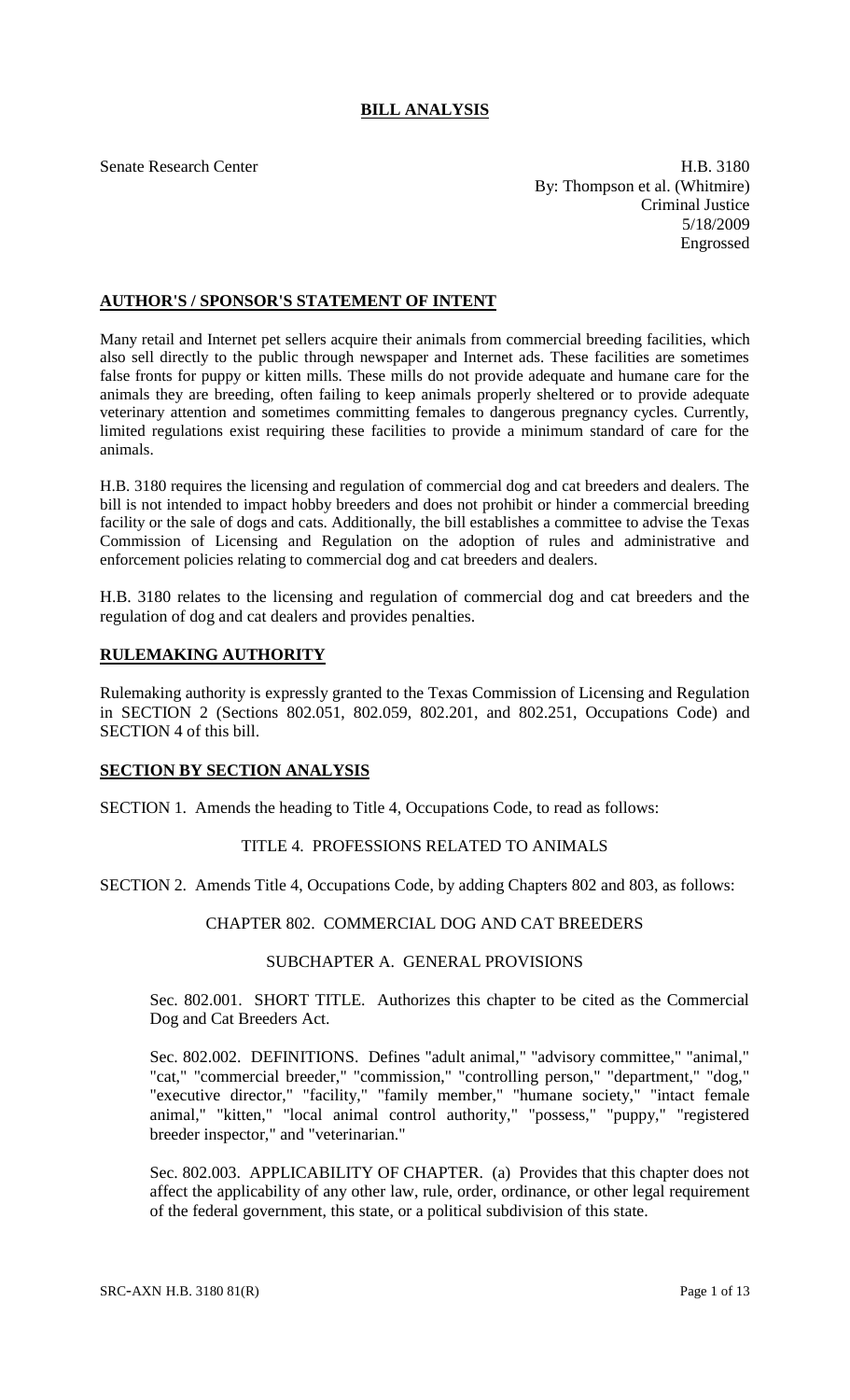(b) Provides that this chapter does not prevent a municipality or county from prohibiting or further regulating by order or ordinance the possession, breeding, or selling of dogs or cats.

(c) Provides that this chapter does not apply to an animal regulated under The Texas Racing Act (Article 179e, V.T.C.S.).

[Reserves Sections 802.004-802.050 for expansion.]

### SUBCHAPTER B. POWERS AND DUTIES OF COMMISSION AND DEPARTMENT

Sec. 802.051. GENERAL POWERS AND DUTIES; RULES. (a) Requires the Texas Department of Licensing and Regulation (TDLR) to administer this chapter.

(b) Requires the Texas Commission of Licensing and Regulation (commission) to adopt the rules necessary to enforce and administer this chapter, including rules to establish qualifications required for licensing under this chapter and establish qualifications and training for registered breeder inspectors.

Sec. 802.052. FEES. Requires the commission to establish reasonable and necessary fees in amounts sufficient to cover the costs of administering this chapter.

Sec. 802.053. PERSONNEL. Authorizes TDLR to employ personnel necessary to carry out the functions and duties of TDLR under this chapter.

Sec. 802.054. EXPENSES. Authorizes TDLR to authorize disbursements necessary to implement this chapter, including disbursements for office expenses, equipment costs, and other necessary facilities.

Sec. 802.055. CRIMINAL BACKGROUND CHECKS. (a) Requires TDLR to conduct a criminal background check on each applicant who submits an application for a license under this chapter and on any controlling person of the applicant. Authorizes TDLR to examine any criminal conviction, guilty plea, or deferred adjudication of an applicant for issuance or renewal of a license, including by obtaining any criminal history or record permitted by law.

(b) Provides that an applicant is not eligible for a license under this chapter if the applicant or any controlling person of the applicant has been convicted or received deferred adjudication for animal cruelty.

Sec. 802.056. INSURANCE REQUIREMENTS. Authorizes TDLR to set insurance requirements for a license holder under this chapter.

Sec. 802.057. DIRECTORY. Requires TDLR to maintain a directory of commercial breeders licensed under this chapter.

Sec. 802.058. CONTRACTS FOR ENFORCEMENT. Authorizes TDLR to contract with another state agency, a political subdivision of this state, a local animal control authority, or a registered breeder inspector to enforce this chapter and rules adopted under this chapter.

Sec. 802.059. INSPECTIONS AND INVESTIGATIONS. (a) Requires TDLR at least annually to inspect each facility of a licensed commercial breeder. Requires that the inspection be conducted during the facility's normal business hours and the commercial breeder or a representative of the commercial breeder is authorized to be present during the inspection. Provides that TDLR is not required to provide advance notice to the commercial breeder before arriving at the facility, but is required to contact the commercial breeder or representative on arrival at the facility and before proceeding with the inspection.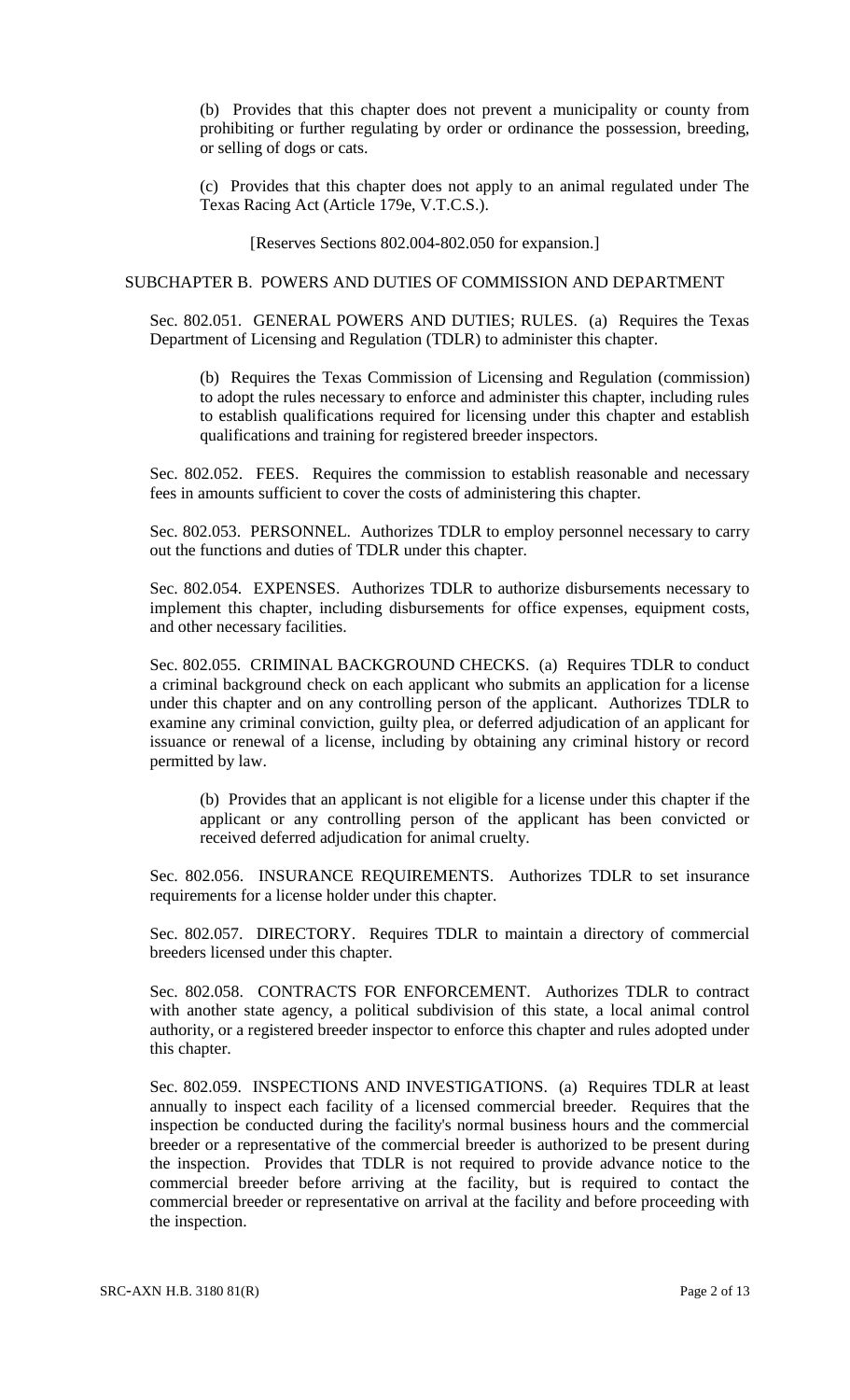(b) Requires the inspector to submit an inspection report to TDLR not later than the 10th day after the date of the inspection on a form prescribed by TDLR and provide a copy of the report to the commercial breeder or the representative.

(c) Authorizes TDLR to contract with another state agency, a local animal control authority, or a registered breeder inspector to conduct or assist in an inspection or investigation. Authorizes the commission to adopt rules to establish methods by which another state agency, a local animal control authority, or a registered breeder inspector is authorized to conduct or assist in an inspection or investigation on behalf of TDLR.

(d) Authorizes TDLR, a local animal control authority, or a registered breeder inspector to access the facility of a commercial breeder whose license has been suspended, revoked, or denied to verify that the facility is not operating as a commercial breeding facility.

(e) Requires TDLR, a local animal control authority, a trained peace officer, or a registered breeder inspector designated by TDLR, on receipt of a written complaint alleging a violation of this chapter, to investigate the alleged violation.

Sec. 802.060. CONSUMER INTEREST INFORMATION. (a) Requires TDLR to prepare information of consumer interest describing the functions performed by TDLR under this chapter, and the rights of a consumer affected by this chapter.

(b) Requires that the information describe the procedure by which a consumer complaint is filed with and resolved by TDLR.

(c) Requires TDLR to make the information available to the public.

[Reserves Sections 802.061-802.100 for expansion.]

SUBCHAPTER C. DOG AND CAT BREEDERS ADVISORY COMMITTEE

Sec. 802.101. ADVISORY COMMITTEE MEMBERSHIP. Sets forth the composition of the Dog and Cat Breeders Advisory Committee (advisory committee).

Sec. 802.102. TERMS; VACANCY. (a) Provides that appointed advisory committee members serve staggered four-year terms. Provides that the terms of three or four appointed members expire on February 1 of each odd-numbered year.

(b) Requires that the vacancy, if a vacancy occurs during an appointed member's term, be filled for the remainder of the unexpired term in the manner provided by Section 802.101.

Sec. 802.103. PRESIDING OFFICER. Requires the presiding officer of the commission to designate one member of the advisory committee to serve as presiding officer of the advisory committee for a two-year term.

Sec. 802.104. COMPENSATION; REIMBURSEMENT. Provides that an advisory committee member serves without compensation but is entitled to reimbursement for actual and necessary expenses incurred in performing functions as an advisory committee member, subject to any applicable limitation on reimbursement provided by the General Appropriations Act and TDLR's budget.

Sec. 802.105. MEETINGS. Requires the advisory committee to meet at least once annually and authorizes the advisory committee to meet at other times at the call of the presiding officer of the commission or the executive director of TDLR (executive director).

Sec. 802.106. MEMBERSHIP ELIGIBILITY. Prohibits a person, except for the member representing the interests of commercial breeders as provided by Section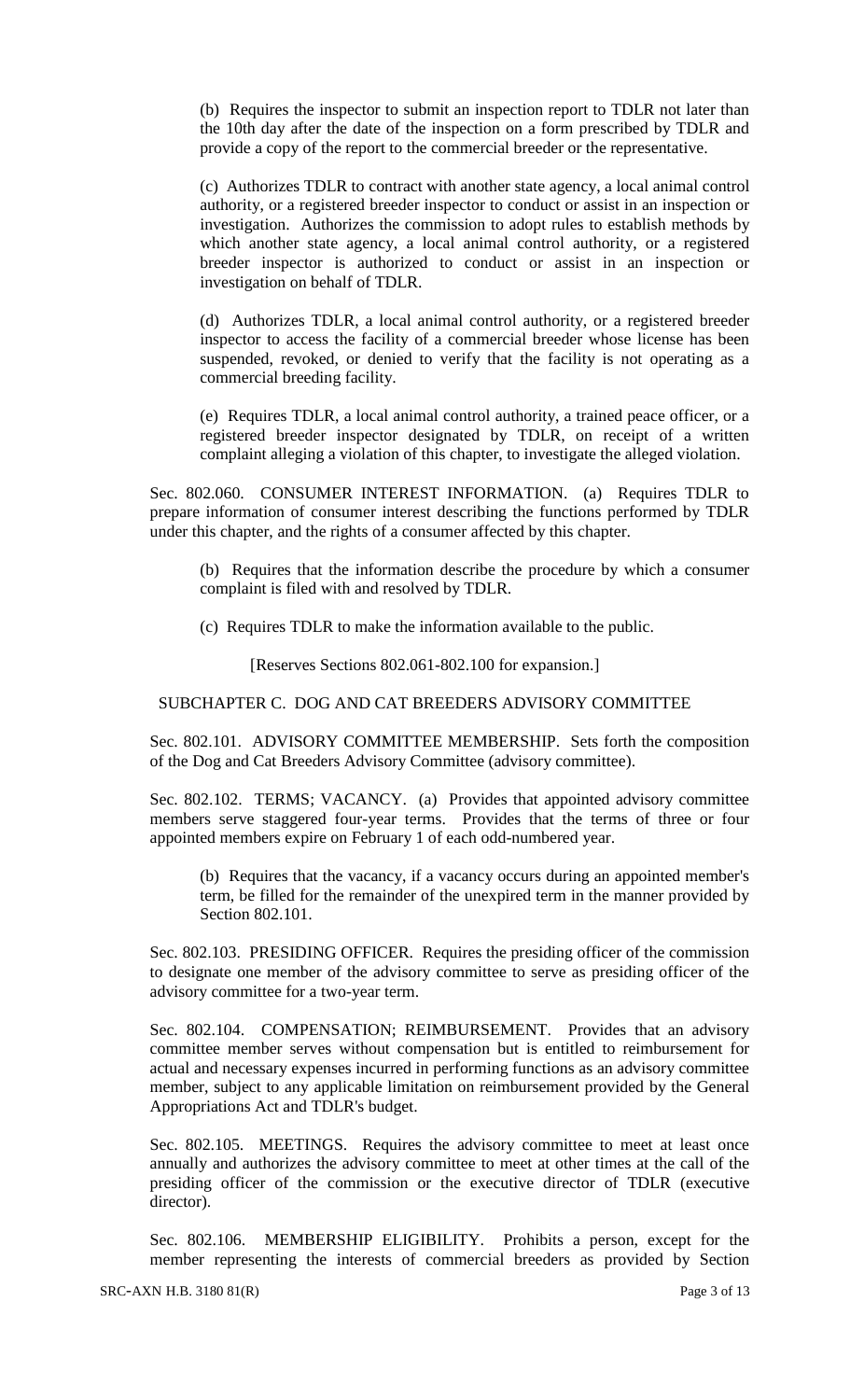802.101(2) (relating to the provision that the advisory committee include one member who represents the interests of commercial breeders), from being a member of the advisory committee if the person or the person's family member is required to be licensed under this chapter; is employed by or participates in the management of a business entity or other organization required to be licensed under this chapter; owns or controls, directly or indirectly, more than a 10 percent interest in a business entity or other organization required to be licensed under this chapter; or is an attorney, lobbyist, or veterinarian employed by or under a service contract with a person required to be licensed under this chapter.

Sec. 802.107. ADVISORY COMMITTEE DUTIES. (a) Requires the advisory committee to advise the commission in adopting rules and in administering and enforcing this chapter.

(b) Requires the advisory committee to advise the commission in setting fees under this chapter.

Sec. 802.108. VOTE REQUIRED FOR ACTION. Provides that a decision of the advisory committee is not effective unless it receives the affirmative vote of at least a majority of the members present.

Sec. 802.109. APPLICABILITY OF OTHER LAW. Provides that Chapter 2110 (State Agency Advisory Committees), Government Code, does not apply to the advisory committee.

[Reserves Sections 802.110-802.150 for expansion.]

### SUBCHAPTER D. LICENSING OF COMMERCIAL BREEDERS

Sec. 802.151. LICENSE REQUIRED; QUALIFICATIONS. (a) Prohibits a person from acting, offering to act, or holding the person out as a commercial breeder in this state unless the person holds a commercial breeder license under this subchapter for each facility that the person owns or operates in this state.

(b) Authorizes a commercial breeder license for a single facility to cover more than one building on the same premises.

(c) Authorizes the commission to adopt educational or training qualifications required for issuance or renewal of a license under this subchapter as necessary to protect the public health and safety.

Sec. 802.152. APPLICATION. (a) Requires an applicant for a license under this subchapter to submit to TDLR a completed application on a form prescribed by TDLR, submit to TDLR any other information regarding the applicant's facilities and operations as required by rule, demonstrate to the satisfaction of TDLR the qualifications required by this chapter and rules adopted under this chapter, and pay the application fee.

(b) Requires that a license application include a place for the applicant to:

(1) indicate whether the applicant's facility will operate under more than one name and, if so, each name under which the applicant will operate;

(2) indicate whether the applicant has an ownership interest in any other facility and the name and location of each facility in which the applicant has an interest;

(3) provide the number and breed of all adult animals that will be kept, housed, and maintained by the applicant at the facility and the estimated number of puppies or kittens to be kept, housed, and maintained at the facility during the term of the license;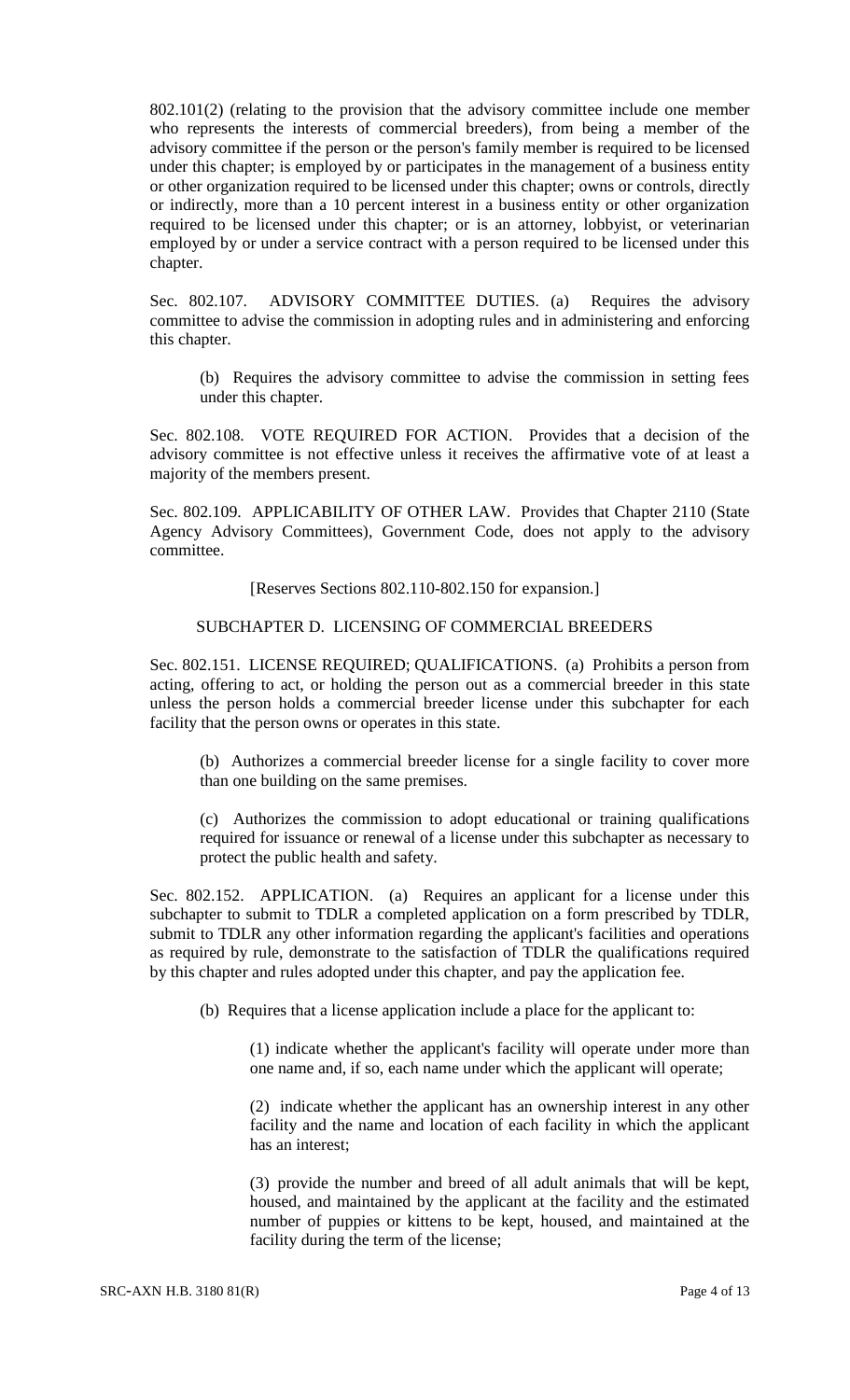(4) state whether a license held by an applicant under this subchapter or under another federal, state, county, or local law, ordinance, or other regulation relating to breeding, selling, dealing in, or handling dogs or cats has been suspended or revoked and whether a license application has been denied; and

(5) state whether the applicant has been charged with animal cruelty or neglect in any jurisdiction and, for an applicant that is a partnership, corporation, or limited liability company, whether any controlling person of the applicant has been charged with animal cruelty or neglect in this or any other jurisdiction.

Sec. 802.153. INITIAL PRELICENSE INSPECTION. (a) Requires TDLR to inspect a facility before an initial commercial breeder license is issued for that facility.

(b) Authorizes TDLR to contract with a local animal control authority or a registered breeder inspector to conduct or assist in an initial prelicense inspection.

(c) Prohibits TDLR from issuing a commercial breeder license until TDLR receives an initial prelicense inspection report from the inspector in a format approved by TDLR certifying that the facility meets the requirements of this chapter and rules adopted under this chapter.

(d) Requires each applicant, before the initial prelicense inspection is authorized to be conducted, to pay to TDLR a nonrefundable inspection fee.

Sec. 802.154. ISSUANCE. Requires TDLR to issue a commercial breeder license to each commercial breeder who meets the requirements of this chapter and rules adopted under this chapter, applies to TDLR on the form prescribed by TDLR, and pays the required fee.

Sec. 802.155. TERM. Provides that a license issued under this subchapter is valid until the first anniversary of the date of issuance and is nontransferable. Requires TDLR to include the expiration date on each license issued under this subchapter.

Sec. 802.156. LICENSE DENIAL. Authorizes TDLR to deny a license to an applicant who fails to meet the standards of care adopted by the commission under Subchapter F, has been convicted of or received deferred adjudication for cruelty to animals under the laws of this state or any other jurisdiction or, for an applicant that is a partnership, corporation, or limited liability company, has a controlling person who has been convicted of or received deferred adjudication for cruelty to animals under the laws of this state or any other jurisdiction; has had a similar license by a federal, state, or local authority denied, revoked, or suspended; has falsified any material information requested by TDLR; or was an owner or controlling person of a commercial breeder whose license was revoked or suspended and was responsible for or participated in the violation that resulted in a revocation or suspension that is still in effect.

Sec. 802.157. LICENSE RENEWAL. (a) Authorizes a license holder to renew the person's license by submitting a renewal application to TDLR on the form prescribed by TDLR, complying with any other renewal requirements adopted by TDLR, and paying the required fee.

(b) Prohibits a person whose license has expired from engaging in activities that require a license until the license has been renewed.

(c) Requires TDLR, not later than the 60th day before the expiration of the person's license, to send written notice of the impending license expiration to the person at the person's last known address according to the records of TDLR.

[Reserves Sections 802.158-802.200 for expansion.]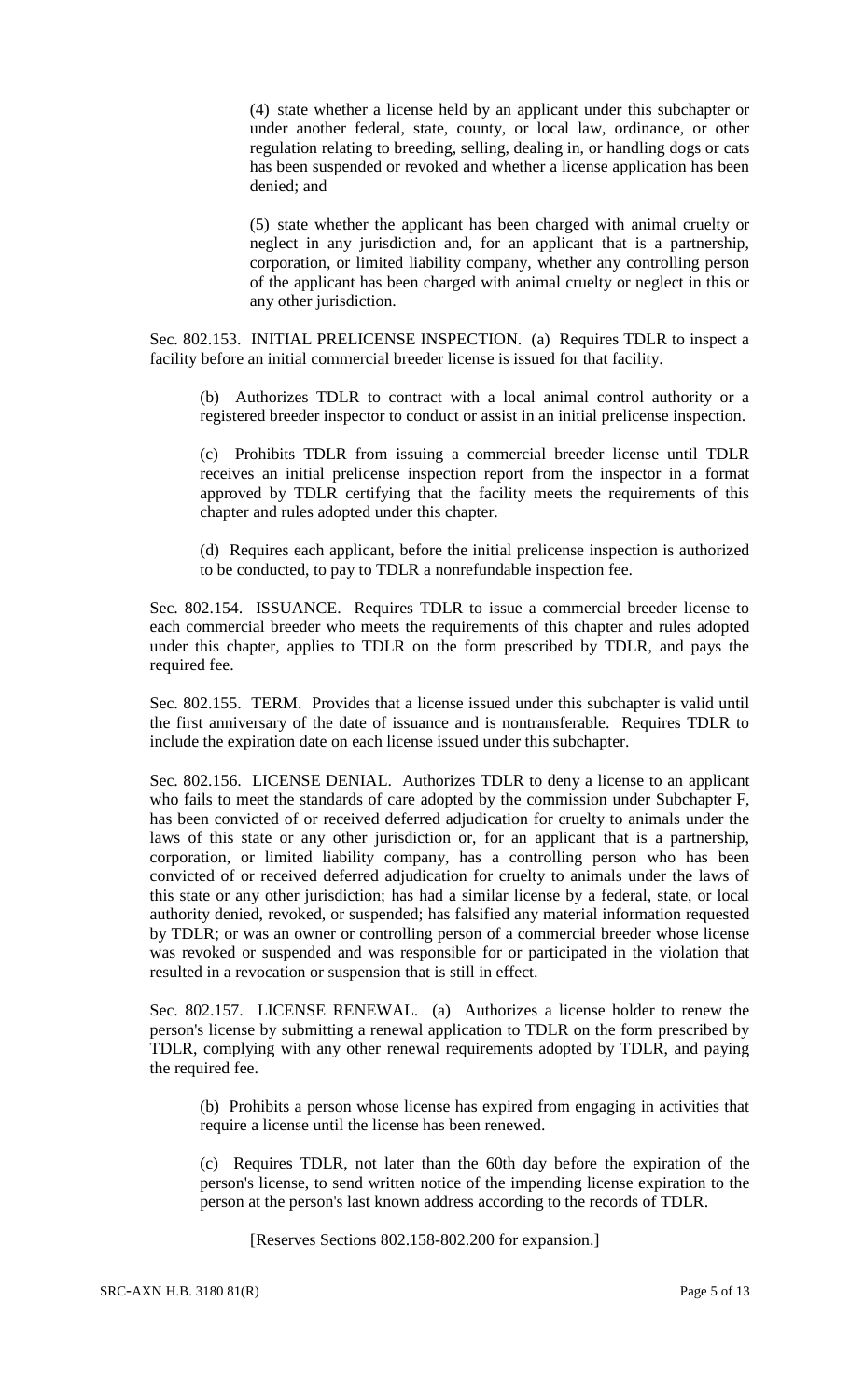### SUBCHAPTER E. PRACTICE BY LICENSE HOLDER

Sec. 802.201. DISPLAY OF LICENSE; INCLUSION OF LICENSE NUMBER AND DEPARTMENT INFORMATION. Requires a commercial breeder to prominently display a copy of the commercial breeder license at the breeder's facility, include the commercial breeder's license number in each advertisement for the sale or transfer of an animal by the commercial breeder, and include in each contract for the sale or transfer of an animal by the commercial breeder the commercial breeder's license number and the following statement: "Commercial breeders are regulated by the Texas Department of Licensing and Regulation, P.O. Box 12157, Austin, Texas 78711, 1-800-803-9202, 512- 463-6599" or a similar statement adopted by commission rule that includes TDLR's name, address, and phone numbers.

Sec. 802.202. CHANGE IN LICENSE INFORMATION. Requires a commercial breeder to notify TDLR in a manner prescribed by the commission not later than the 10th day after the date any change occurs in the address, name, management, substantial control, or ownership of the business or operation.

Sec. 802.203. ANNUAL REPORT. (a) Require a commercial breeder, not later than February 1 of each year, to submit to TDLR an annual report on a form and in the manner prescribed by TDLR

(b) Requires the commercial breeder to keep a copy of the annual report at the commercial breeder's facility and, on request, make the report available to TDLR, a local animal control authority, or a registered breeder inspector designated by TDLR.

(c) Requires a license holder that has more than one facility to keep separate records and file a separate report for each facility.

Sec. 802.204. ANIMAL LOG. (a) Requires a commercial breeder to maintain a separate written log for each animal documenting the animal's veterinary care, and make the log available on request to TDLR, a local animal control authority, or a registered breeder inspector designated by TDLR.

(b) Requires that the log include the date of the animal's birth, the date the commercial breeder took possession of the animal if the animal was acquired from another person, the breed, sex, color, and identifying marks of the animal, the animal's identifying tag, tattoo, microchip, or collar number, the name and, if applicable the breed registry number of the sire and dam of the animal, and a record of all inoculations, medications, and other veterinary medical treatment received by the animal while in the possession of the commercial breeder that includes the date of the inoculation, medication, or treatment, the type of nature of the inoculation, medication, or treatment, and the name of the attending veterinarian, if applicable.

Sec. 802.205. LIMIT ON NUMBER OF INTACT ANIMALS. Prohibits a commercial breeder from possessing more than 50 adult intact female animals in a facility at any time.

[Reserves Sections 802.206-802.250 for expansion.]

# SUBCHAPTER F. STANDARDS OF CARE AND CONFINEMENT

Sec. 802.251. ADOPTION OF STANDARDS. (a) Requires the commission, in accordance with this subchapter and with the advice of the advisory committee, to adopt rules for the proper feeding, watering, housing, care, including veterinary care, grooming, treatment, transportation, and disposition of dogs and cats by a commercial breeder to ensure the overall health and welfare of each animal in the commercial breeder's facility.

(b) Requires the standards adopted under this section at a minimum to: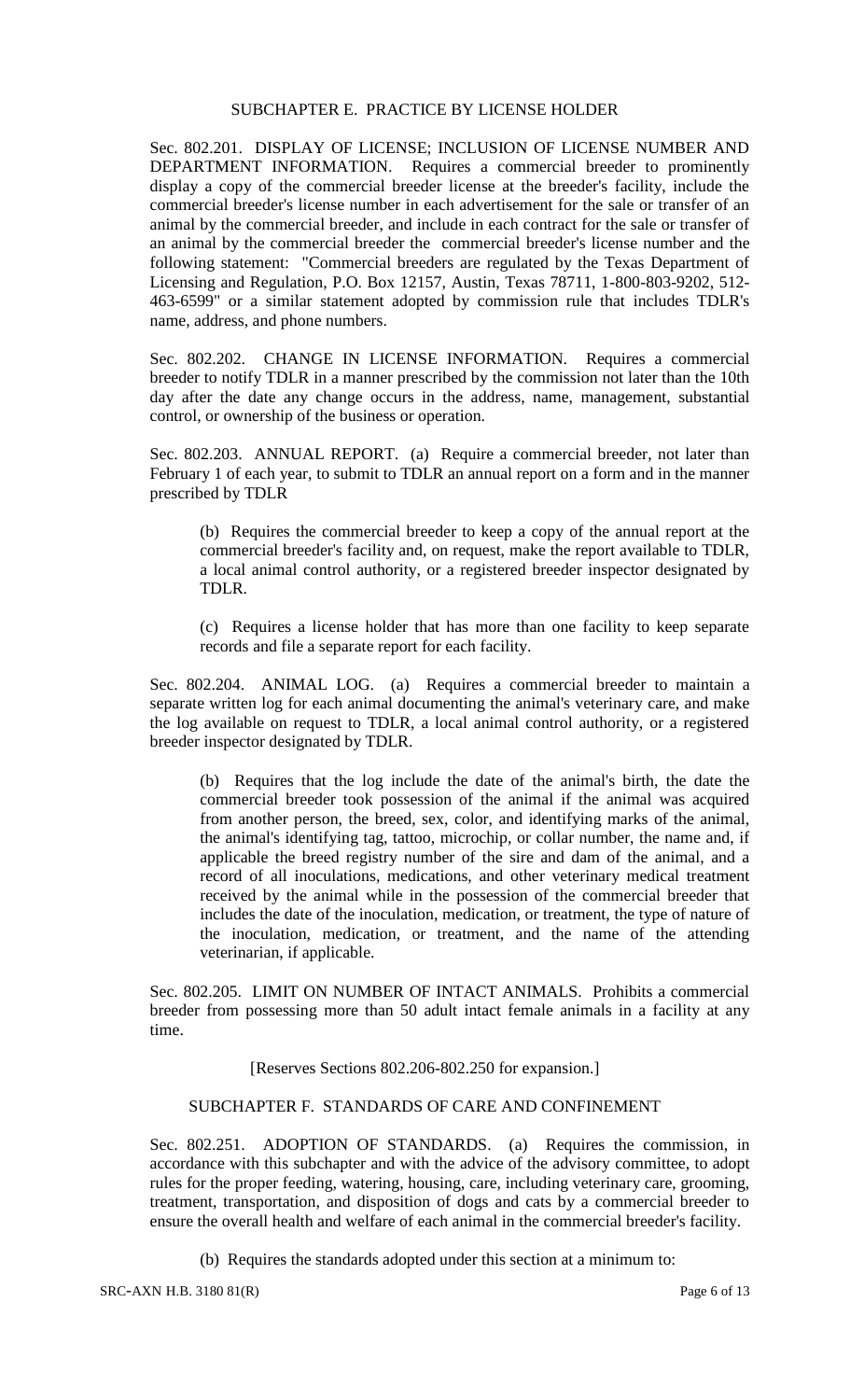(1) require animals to be offered food at least once every 24 hours and to have continuous access to water unless otherwise prescribed by a veterinarian;

(2) provide for safe and adequately sized indoor and outdoor confinement areas;

(3) require daily removal of animal waste;

(4) include requirements for exercise, grooming, and bathing;

(5) include requirements for socialization through physical contact between animals and humans;

(6) include requirements to address disease and illness;

(7) require methods of transporting animals that protect the health and welfare of the animals; and

(8) include requirements for adequate training of staff.

(c) Requires that the standards adopted under this section prohibit a commercial breeder from housing females in estrus with unneutered males, except for breeding purposes; the placement of a primary enclosure on top of another primary enclosure without an impervious barrier between enclosures; the tethering or leashing of animals in a facility as a means of confinement; and a commercial breeder from selling, trading, or giving away an animal before the animal is six weeks of age.

Sec. 802.252. ADDITIONAL STANDARDS. Authorizes the commission to establish any additional standards considered necessary to protect the public health and the welfare of animals covered under this chapter.

Sec. 802.253. CONSIDERATION OF ANIMAL HEALTH AND WELFARE STANDARDS. Requires the commission, in adopting standards under this subchapter, to consider relevant state, federal, and nationally recognized standards for animal health and welfare.

[Reserves Sections 802.254-802.300 for expansion.]

#### SUBCHAPTER G. ENFORCEMENT

Sec. 802.301. DISCIPLINARY ACTION. Provides that a person is subject to disciplinary action under Subchapter G (Other Penalties and Enforcement Provisions), Chapter 51 (Texas Department of Licensing and Regulation), if the person violates this chapter or a rule adopted under this chapter.

Sec. 802.302. SUSPENSION AND REVOCATION OF LICENSE; REFUSAL TO RENEW LICENSE. (a) Authorizes TDLR to suspend, revoke, or refuse to renew a license for:

(1) a violation of this chapter or a rule adopted under this chapter;

(2) failure to comply with an order of the commission or the executive director;

(3) failure to pay a civil penalty under this chapter;

(4) failure to meet a standard of care adopted by the commission under Subchapter F;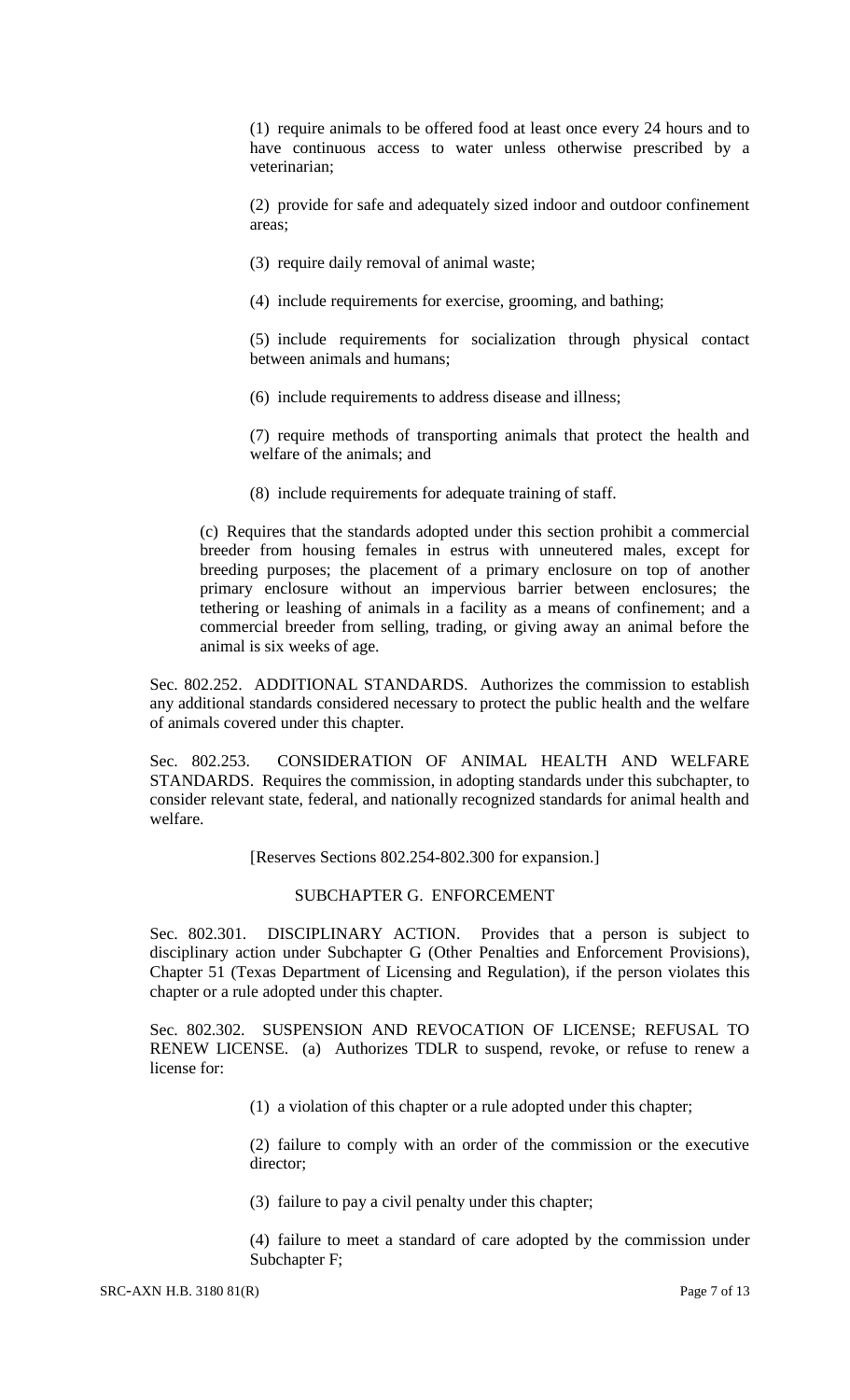(5) failure to comply with any corrective action required under an inspection report in the time provided by the report;

(6) falsification of information requested by TDLR;

(7) the denial, revocation, or suspension of a similar license by another federal, state, or local authority; or

(8) conviction or deferred adjudication for animal cruelty under the laws of this state or any other jurisdiction by a commercial breeder or any controlling person.

(b) Prohibits a person whose commercial breeder license is revoked from reapplying for a commercial breeder license before the first anniversary of the date of revocation. Requires TDLR to permanently revoke a commercial breeder license if the basis for the revocation was a conviction or deferred adjudication for animal cruelty.

Sec. 802.303. ADMINISTRATIVE SANCTIONS; ADMINISTRATIVE PROCEDURE. (a) Requires the commission to revoke, suspend, or refuse to renew a license or is required to reprimand a license holder for a violation of this chapter or a rule or order of the commission under this chapter.

(b) Authorizes the commission to place on probation a person whose license is suspended. Authorizes the commission, if a license suspension is probated, to require the person to report regularly to TDLR on matters that are the basis of the probation.

(c) Entitles a respondent to a hearing conducted by the State Office of Administrative Hearings if TDLR proposes to deny, suspend, or revoke a license.

(d) Provides that a proceeding under this chapter to deny, suspend, or revoke a license is a contested case under Chapter 2001, Government Code.

Sec. 802.304. INJUNCTIVE RELIEF; CIVIL PENALTY. (a) Authorizes the attorney general or the executive director to institute an action for injunctive relief to restrain a violation by and to collect a civil penalty from a person that appears to be in violation of or threatening to violate this chapter or a rule or order of the commission or executive director under this chapter.

(b) Requires that an action filed under this section be filed in a district court in Travis County.

(c) Authorizes the attorney general and TDLR to recover reasonable expenses incurred in obtaining injunctive relief under this section including court costs, reasonable attorney's fees, investigative costs, witness fees, and deposition expenses.

Sec. 802.305. CEASE AND DESIST; EMERGENCY ORDER. (a) Authorizes the executive director to issue a cease and desist order as necessary to enforce this chapter if the executive director determines that the action is necessary to prevent a violation of this chapter and to protect public health and safety.

(b) Authorizes the executive director to issue an emergency order as necessary to enforce this chapter if the executive director determines that an emergency exists requiring immediate action to protect the public health and safety. Authorizes the executive director to issue the emergency order without notice and hearing or with any notice and hearing the executive director considers practicable under the circumstances. Requires the executive director to set the time and place for a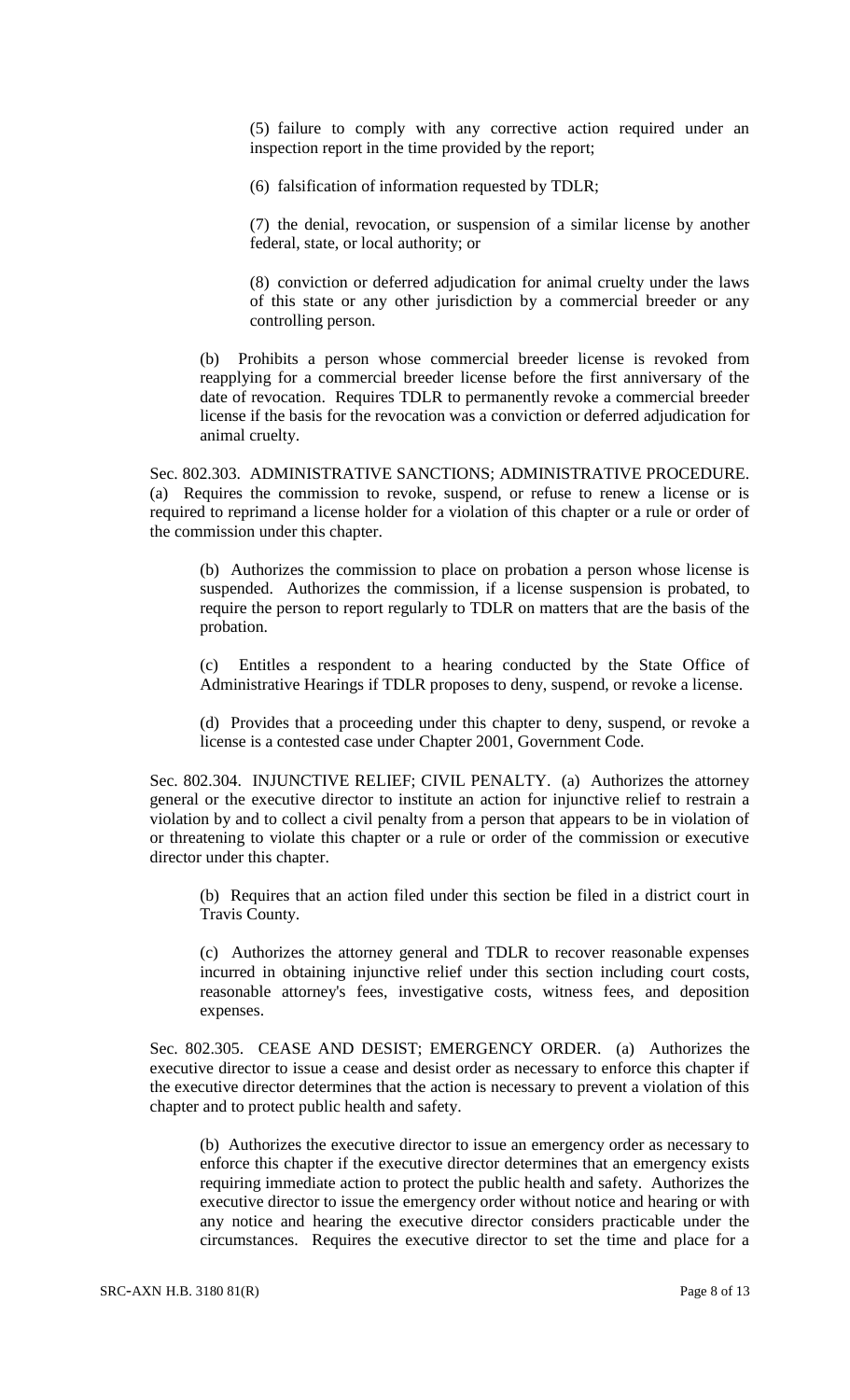hearing to affirm, modify, or set aside an emergency order that was issued without a hearing.

Sec. 802.306. CRIMINAL OFFENSES AND PENALTIES. (a) Provides that a person commits an offense if the person violates this chapter or any rule adopted under this chapter. Provides that each animal to which a violation applies and each day that violation continues constitutes a separate offense. Provides that an offense under this subsection is a Class C misdemeanor.

(b) Provides that a person commits an offense if the person knowingly falsifies information in a license application, annual report, or record required under this chapter. Provides that an offense under this subsection is a Class C misdemeanor.

(c) Provides that an unlicensed commercial breeder commits an offense if the breeder advertises animals for sale. Provides that an offense under this subsection is a Class C misdemeanor.

(d) Provides that a commercial breeder commits an offense if the commercial breeder interferes with, hinders, or thwarts any inspection or investigation under this chapter or refuses to allow an inspector full access to all areas of the facility where animals are kept or cared for and all records required to be kept under this chapter or any rule adopted under this chapter. Provides that an offense under this subsection is a Class C misdemeanor.

#### CHAPTER 803. DOG AND CAT DEALERS

## SUBCHAPTER A. GENERAL PROVISIONS

Sec. 803.001. SHORT TITLE. Authorizes this chapter to be cited as the Dog and Cat Dealers Act.

Sec. 803.002. DEFINITIONS. Defines "animal," "breeder," "broker," "cat," "commercial breeder," "dealer," "dog," "health problem," "humane society," "kitten," "local animal control authority," "possess," "puppy," and "veterinarian."

Sec. 803.003. APPLICABILITY OF CHAPTER. (a) Provides that this chapter does not affect the applicability of any other law, rule, order, ordinance, or other legal requirement of the federal government, this state, or a political subdivision of this state.

(b) Provides that this chapter does not prevent a municipality or county from prohibiting or further regulating by order or ordinance the selling of dogs or cats.

[Reserves Sections 803.004-803.050 for expansion.]

## SUBCHAPTER B. RETAIL SALES OF DOGS AND CATS

Sec. 803.051. DISCLOSURE. (a) Requires each dealer, at the time of purchase, to deliver to each retail purchaser of an animal a written disclosure that includes the following:

(1) the breeder's name and address;

(2) the name and address of any broker who has had possession of the animal;

- (3) the date of the animal's birth;
- (4) if the dealer is not the breeder, the date the dealer received the animal;
- (5) the breed, sex, color, and identifying marks of the animal;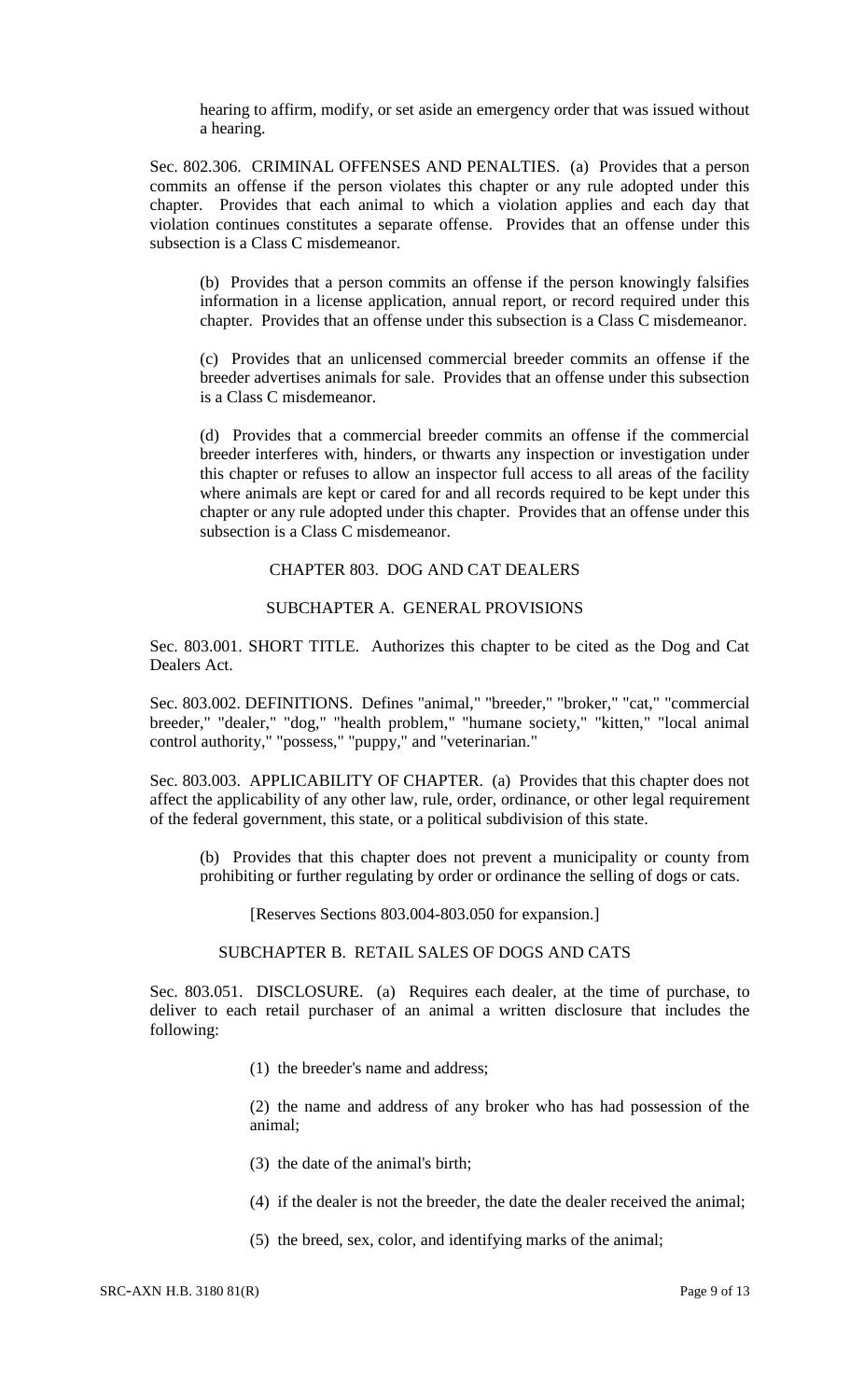(6) the individual identifying tag, tattoo, microchip, or collar number;

(7) the name and, if applicable, the breed registry number of the sire and dam and the litter number; and

(8) a record of inoculations, worming treatments, and medication received by the animal while in the possession of the dealer.

(b) Requires that the written disclosure include a statement signed by the dealer that the animal does not have any known health problem or that discloses any known health problem, and a statement signed by a veterinarian that lists any treatments the animal has received and any recommendations for future treatment.

(c) Provides that the written disclosure required under this section is a part of the purchaser rights required under this subchapter.

(d) Provides that except as provided by this subsection, a written disclosure is not required for a mixed breed animal if the information is not available and cannot be determined by the dealer. Requires the dealer to disclose all known health problems and medical records of a mixed breed animal.

Sec. 803.052. RECORDS. Requires the dealer to retain until the first anniversary of the date of issuance a copy of the statement of purchaser rights delivered to the retail purchaser.

Sec. 803.053. REGISTRATION. (a) Requires a dealer who represents an animal as eligible for registration with an animal pedigree organization, not later than the 90th day after the date the final payment is received, to provide to the retail purchaser the documents necessary for registration with the organization.

(b) Authorizes the purchaser, if the dealer fails to provide the registration documents to the retail purchaser as required by Subsection (a), to retain the animal and receive a refund of 50 percent of the purchase price of the animal, or return the animal and all documentation previously provided to the purchaser and receive a full refund of the purchase price.

(c) Provides that the dealer is not responsible for delays in registration that are the result of the actions or inaction of persons other than the dealer.

Sec. 803.054. EXAMINATION BY VETERINARIAN. Prohibits a dealer from offering an animal for sale to a retail purchaser unless the animal has been examined by a veterinarian.

Sec. 803.055. RIGHTS OF PURCHASER. (a) Provides that an animal is considered unfit for sale by a dealer if a veterinarian states in writing not later than the 20th day after the date a purchaser takes possession of an animal that the animal has a health problem that existed in the animal at the time of delivery, or a veterinarian states in writing not later than the first anniversary of the date that a purchaser took possession of an animal that the animal died or is ill due to a hereditary or congenital defect, or is not the breed the dealer represented the animal to be to the purchaser.

(b) Requires the dealer, if the dealer misrepresents the breed of the animal to the purchaser, to provide to the purchaser one of the following remedies selected by the purchaser: return of the animal to the dealer for a refund of the full purchase price, or exchange of the animal for an animal of the breed represented by the dealer to the purchaser, provided the dealer has an animal of that breed available for sale.

(c) Requires the dealer, if an animal dies due to a health problem that existed in the animal at the time the purchaser took possession of the animal, to provide to the purchaser one of the following remedies selected by the purchaser: another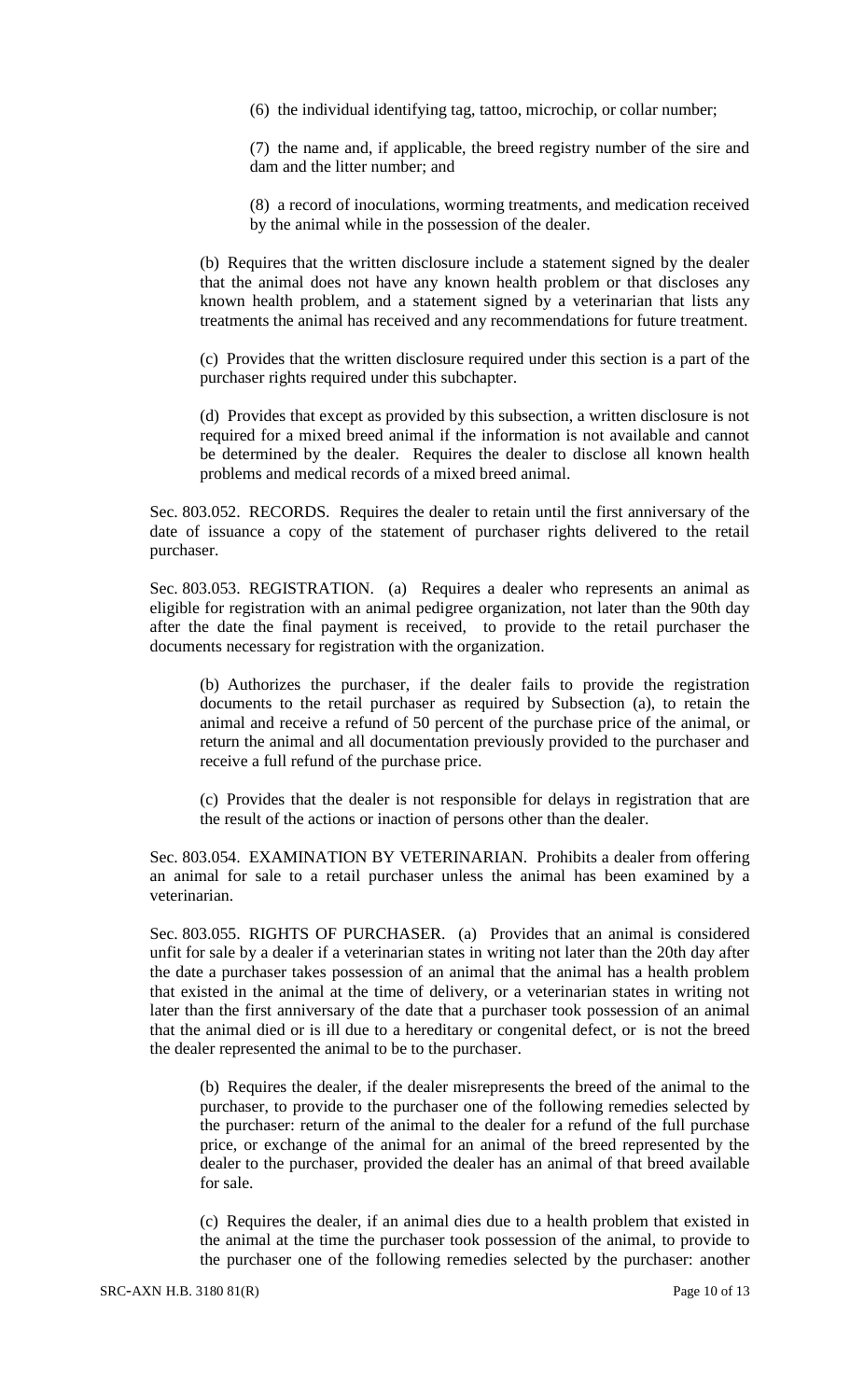animal of equal value, if available, and reimbursement of all reasonable veterinary fees incurred by the purchaser for the deceased animal, not to exceed 300 percent of the purchase price of the animal; or a refund of the full purchase price and reimbursement of all reasonable veterinary fees incurred by the purchaser for the deceased animal, not to exceed 300 percent of the purchase price of the animal.

(d) Requires the dealer, if a health problem existed at the time the purchaser took possession of the animal, to provide to the purchaser one of the following remedies selected by the purchaser: return of the animal to the dealer for a refund of the full purchase price; exchange of the animal with a health problem for another animal of the purchaser's choice of equivalent value, provided a replacement is available; or retention of the animal with a health problem by the purchaser for a reasonable period of time and reimbursement of reasonable veterinary fees, not to exceed 300 percent of the purchase price of the animal.

(e) Provides that the price of a veterinary service is considered reasonable if the service is appropriate for the diagnosis and treatment of the health problem and the price for the service is comparable to a similar service rendered by other veterinarians in proximity to the treating veterinarian.

Sec. 803.056. RESPONSIBILITIES OF PURCHASER. (a) Requires the retail purchaser of an animal with a health problem, to be eligible for the remedies provided in Section 803.055, to notify the dealer not later than the fifth business day after the date a veterinarian diagnoses a health problem, and provide the dealer with the name and telephone number of the veterinarian and a copy of the veterinarian's report on the animal.

(b) Requires a retail purchaser who is seeking a full refund of the purchase price of an animal to return the animal to the dealer not later than the fifth business day after the date the purchaser receives a written statement from a veterinarian indicating that the animal is unfit due to a health problem.

(c) Requires the retail purchaser, if an animal has died, to provide the dealer with a written statement from a veterinarian indicating that the animal died from a health problem that existed on or before the date the purchaser took possession of the animal.

Sec. 803.057. RIGHTS OF DEALER. Provides that a dealer is not required to provide a refund, replacement, or reimbursement of veterinary fees if one or more of the following conditions exist:

> (1) the health problem or death resulted from maltreatment, neglect, or a disease contracted while in the possession of the purchaser or from an injury sustained after delivery of the animal to the purchaser;

> (2) a veterinarian's statement was provided to the purchaser under Section 803.051 that disclosed the health problem for which the purchaser seeks to return the animal; or

> (3) the purchaser failed to provide to the animal a treatment recommended by the examining veterinarian under Section 803.051.

Sec. 803.058. CONTEST OF RELIEF; CIVIL ACTION. (a) Authorizes a dealer seeking to contest a demand for relief specified in Section 803.053 or 803.055 to require the retail purchaser to produce the animal for examination or necropsy by a veterinarian designated by the dealer. Requires the dealer to pay the cost of the examination or necropsy. Provides that the dealer has a right of recovery against the purchaser if the dealer is not obligated to provide a remedy under Section 803.055.

(b) Authorizes the purchaser, if the dealer does not provide the relief selected by the retail purchaser under Section 803.053 or 803.055, to bring a civil action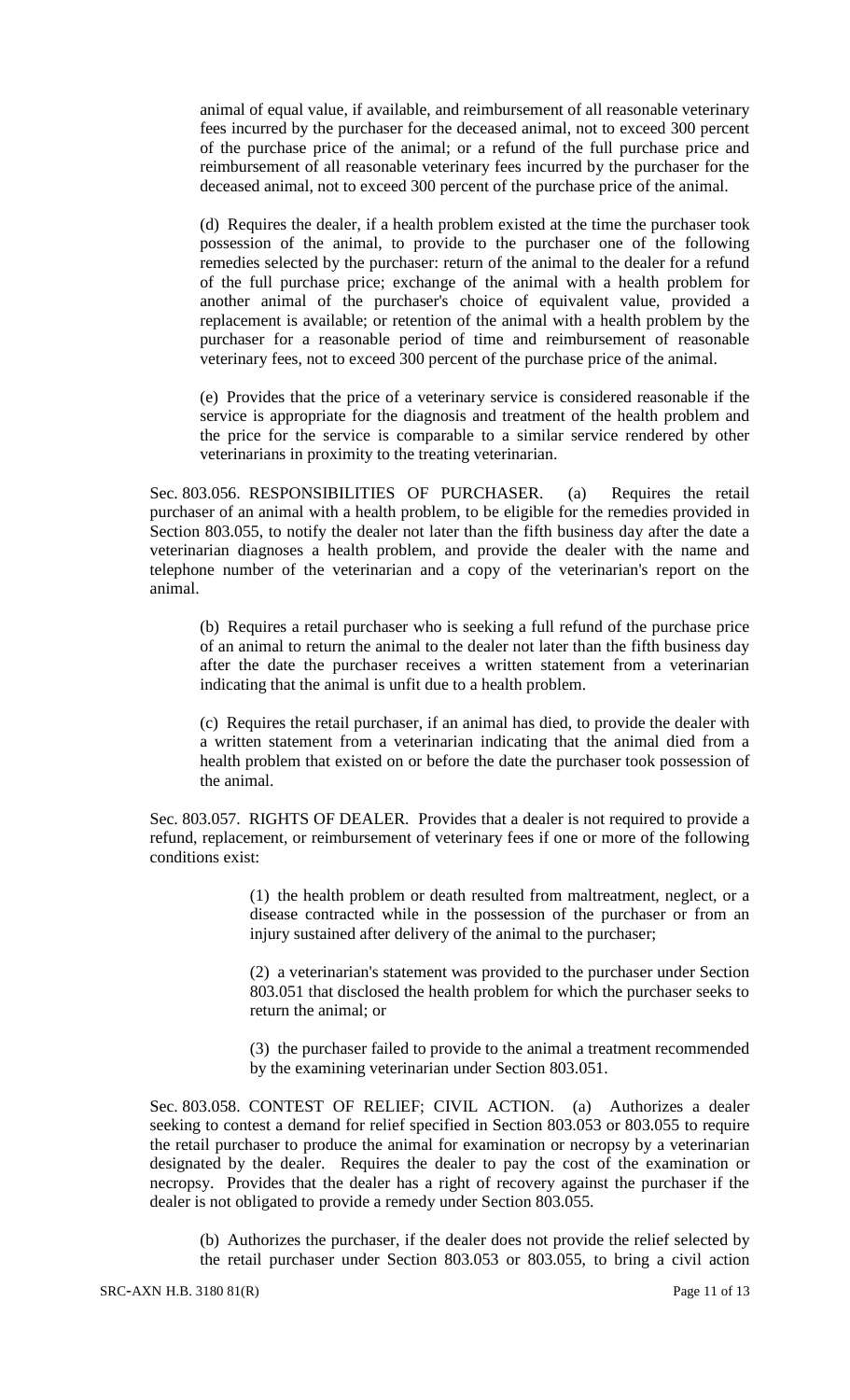against the dealer. Provides that the prevailing party in the civil action has the right to recover costs and reasonable attorney's fees.

Sec. 803.059. POSTING OF PURCHASER RIGHTS NOTICE. Requires each dealer to post in a prominent location in the dealer's facility a notice, in 48-point boldfaced type, that states the following: "Information is available on each dog or cat sold by this establishment. You are entitled to a statement of purchaser rights related to the sale of a dog or cat by this establishment. Please ensure that you receive this statement at the time you purchase a dog or cat."

Sec. 803.060. STATEMENT ACKNOWLEDGING RECEIPT OF PURCHASER RIGHTS. (a) Requires each dealer to provide each retail purchaser with a written statement of the purchaser's rights under this chapter. Requires the purchaser to sign an acknowledgment that the purchaser received the statement and has reviewed the statement. Requires the dealer to certify in writing the accuracy of the information contained in the statement. Requires the dealer to retain a copy of the signed acknowledgment and provide a copy of the signed acknowledgment to the purchaser.

(b) Requires that the statement of purchaser rights be in 16-point boldfaced type as follows: "STATEMENT OF TEXAS LAW GOVERNING SALE OF DOGS AND CATS: The sale of dogs and cats is subject to consumer protection regulations. Texas law also provides safeguards to protect dealers and animal purchasers. Attached is a copy of Subchapter B, Chapter 803, Occupations Code. Contained in this law is a statement of your purchaser rights. These rights are not your exclusive rights and do not limit the rights or remedies available to you as a purchaser under any other law."

(c) Requires that the statement of purchaser rights contain or have attached to the statement the disclosures required under Section 803.051.

Sec. 803.061. LIMITATION; WAIVER PROHIBITED. (a) Requires that nothing in this chapter limit the rights or remedies otherwise available to a purchaser under any other law.

(b) Provides that an agreement or contract by a purchaser to waive any rights under this chapter is null, void, and unenforceable.

[Reserves Sections 803.062-803.100 for expansion.]

SUBCHAPTER C. OFFENSES AND PENALTIES

Sec. 803.101. CRIMINAL OFFENSE FOR ACQUIRING ANIMAL FROM UNLICENSED COMMERCIAL BREEDER. Provides that a broker or dealer commits an offense if the broker or dealer knowingly acquires a dog or cat from an unlicensed commercial breeder for the purpose of reselling the dog or cat to another person. Provides that each animal to which a violation applies constitutes a separate offense. Provides that an offense under this section is a Class C misdemeanor. Provides that it is a defense to prosecution for an offense under this section that the dealer was a humane society or a local animal control authority.

Sec. 803.102. CRIMINAL OFFENSE FOR SELLING YOUNG ANIMALS. Provides that a dealer commits an offense if the dealer sells an animal under the age of eight weeks to another person. Provides that each animal to which a violation applies constitutes a separate offense. Provides that an offense under this section is a Class C misdemeanor. Provides that it is a defense to prosecution for an offense under this section that the dealer was a humane society or a local animal control authority.

SECTION 3. Requires TDLR, not later than December 31, 2009, to appoint the members of the advisory committee in accordance with Chapter 802, Occupations Code, as added by this Act. Requires the commission, in making the initial appointments, to designate three members for terms expiring February 1, 2011, and four members for terms expiring February 1, 2013.